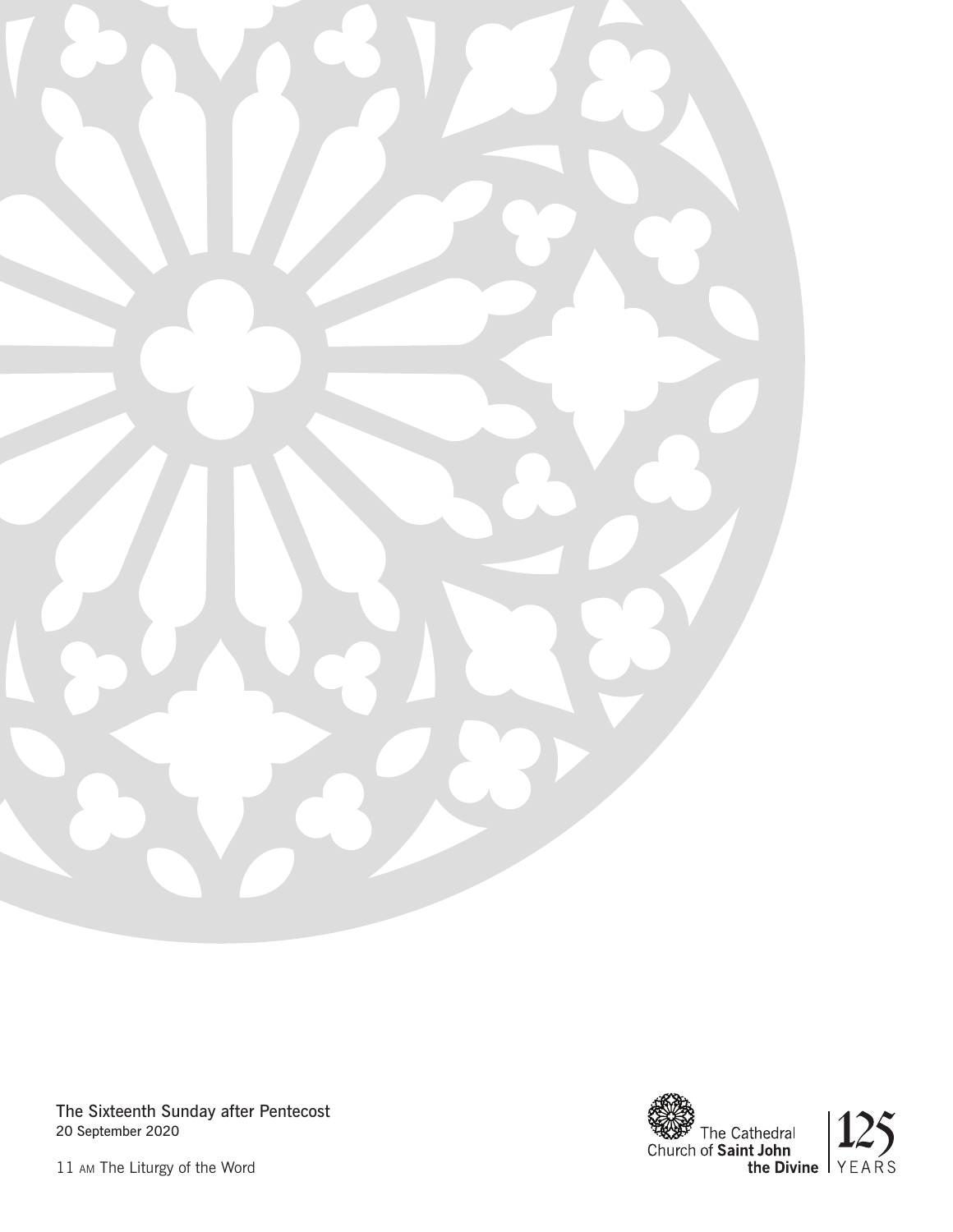## THE LITURGY OF THE WORD

The Reverend Pamela Cooper-White, *Officiant* The Reverend Deacon Kenton J. Curtis, *Preacher*  The Cathedral Choir

## OPENING VOLUNTARY

Concerto in A Minor, BWV 593 Antonio Vivaldi (1678–1741), I. [Allegro] arr. Johann Sebastian Bach (1685–1750) II. Adagio III. Allego

## THE OPENING ACCLAMATION

*Officiant* Blessed be the one, holy, and living God.

People Glory to God for ever and ever.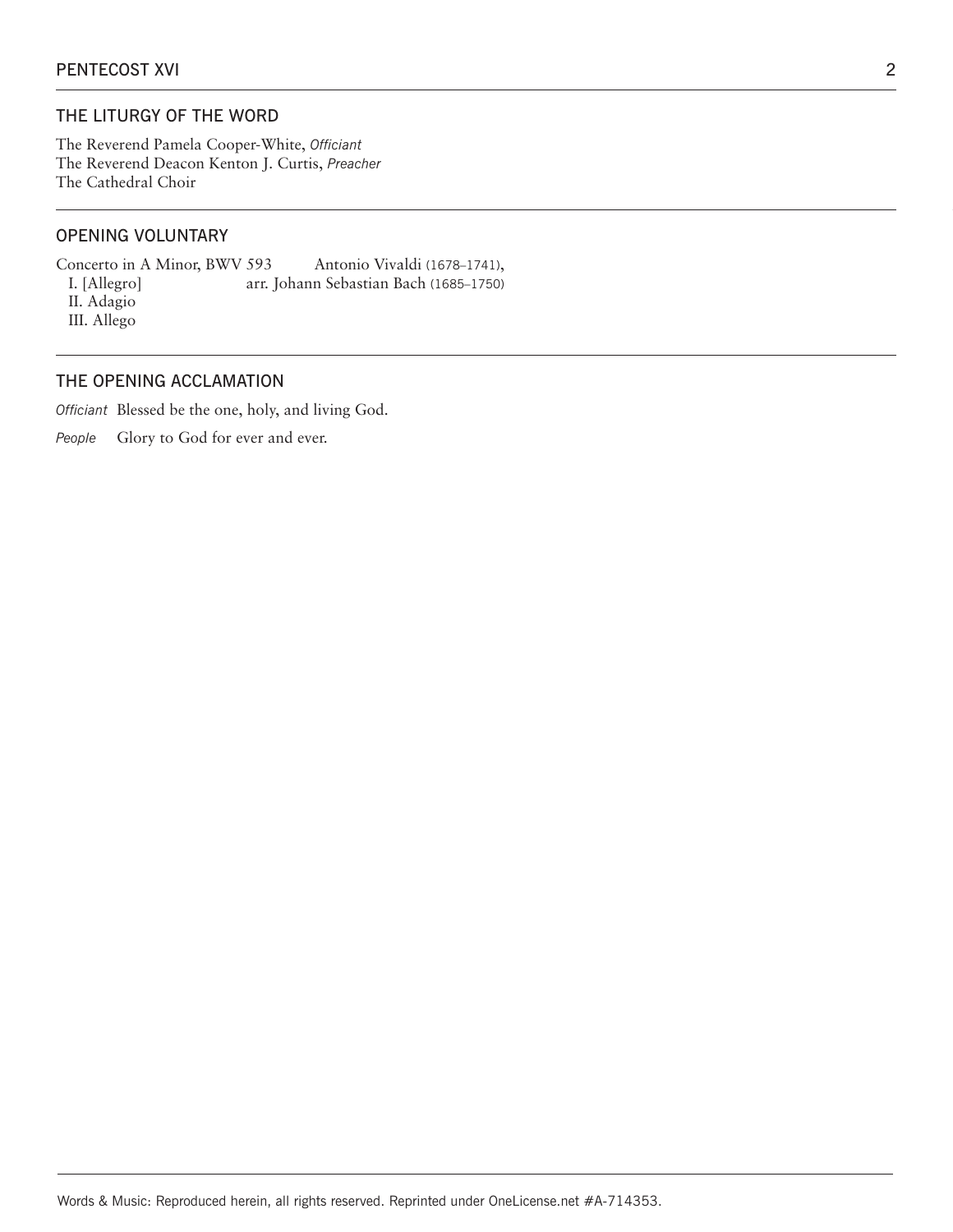| PENTECOST XVI |  |
|---------------|--|
|               |  |



Music: *Ar Hyd Y Nos,* Welsh melody, c. 1784. Verse 3 descant: Gerre Hancock (1934–2012)

## THE COLLECT OF THE DAY

*Officiant* The Lord be with you.

*People* And also with you.

*Officiant* Let us pray.

KANT us, Lord, not to be anxious about earthly things, but to love things heavenly; and even now, while we are placed among things that are passing away, to hold fast to those that shall endure; through Jesus Christ our Lord, who lives and reigns with you and the Holy Spirit, one God, for ever and ever.

*People* Amen.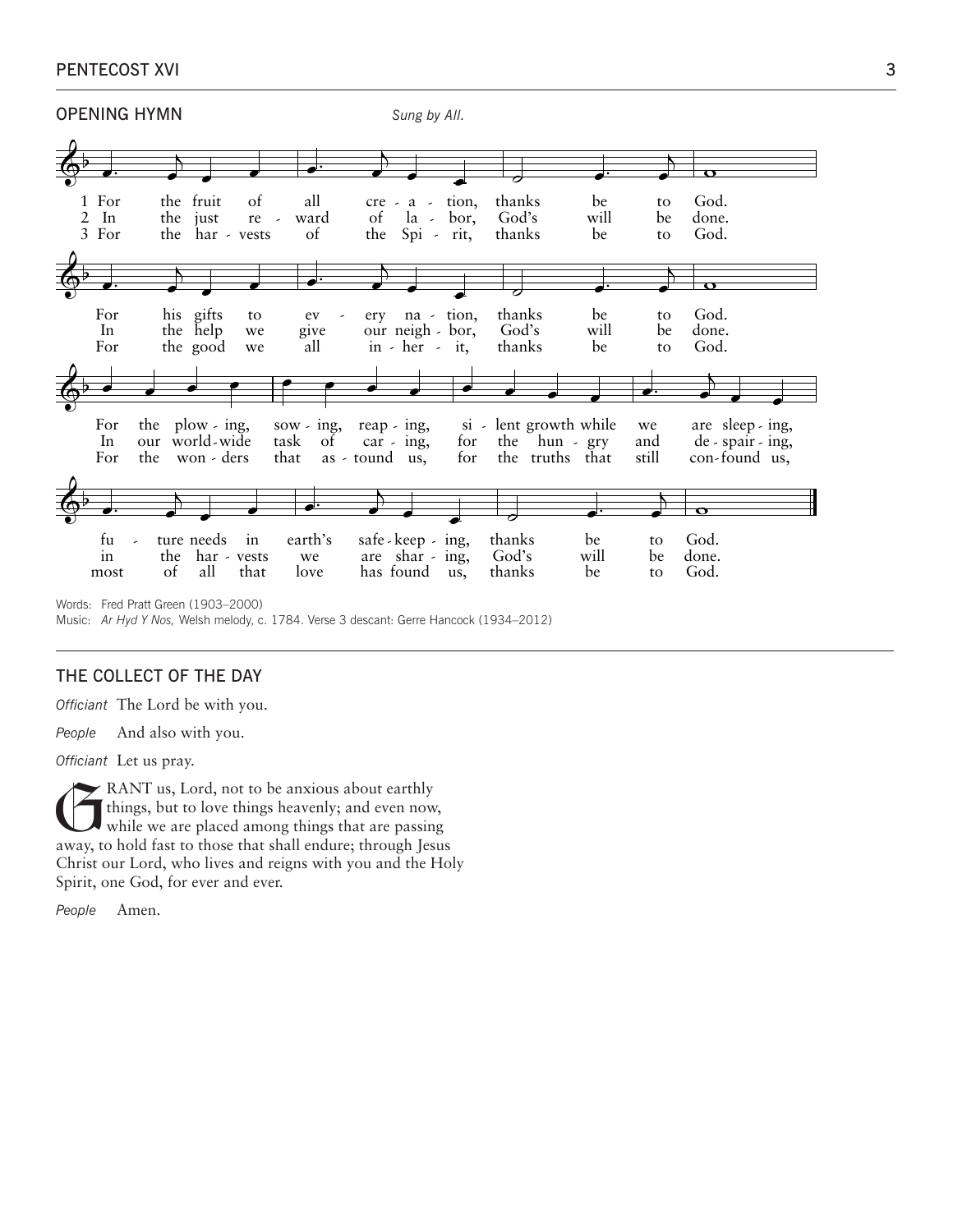## A READING FROM THE LETTER OF PAUL TO THE PHILIPPIANS

O me, living is Christ and dying is gain. If I am to live<br>in the flesh, that means fruitful labor for me; and I do<br>not know which I prefer. I am hard pressed between<br>the two, my desire is to depart and be with Christ, for in the flesh, that means fruitful labor for me; and I do not know which I prefer. I am hard pressed between the two: my desire is to depart and be with Christ, for that is far better; but to remain in the flesh is more necessary for you. Since I am convinced of this, I know that I will remain and continue with all of you for your progress and joy in faith, so that I may share abundantly in your boasting in Christ Jesus when I come to you again.

Only, live your life in a manner worthy of the gospel of Christ, so that, whether I come and see you or am absent and hear about you, I will know that you are standing firm in one spirit, striving side by side with one mind for the faith of the gospel, and are in no way intimidated by your opponents. For them this is evidence of their destruction, but of your salvation. And this is God's doing. For he has graciously granted you the privilege not only of believing in Christ, but of suffering for him as well-- since you are having the same struggle that you saw I had and now hear that I still have. (1:21–30)

*Lector* The Word of the Lord.

*People* Thanks be to God.

#### PSALM 145:1–8 *Said responsively. Exaltabo te, Deus*

| Lector           | I will exalt you, O God my King,                                                              |
|------------------|-----------------------------------------------------------------------------------------------|
| People           | and bless your Name for ever and ever.                                                        |
| Lector           | Every day will I bless you                                                                    |
| People           | and praise your Name for ever and ever.                                                       |
| Lector           | Great is the LORD and greatly to be praised;                                                  |
| People           | there is no end to his greatness.                                                             |
| Lector           | One generation shall praise your works to another                                             |
| People           | and shall declare your power.                                                                 |
| Lector           | I will ponder the glorious splendor of your majesty                                           |
| People           | and all your marvelous works.                                                                 |
| Lector<br>People | They shall speak of the might<br>of your wondrous acts,<br>and I will tell of your greatness. |
| Lector           | They shall publish the remembrance<br>of your great goodness;                                 |
| People           | they shall sing of your righteous deeds.                                                      |
| Lector           | The LORD is gracious and full of compassion,                                                  |
| People           | slow to anger and of great kindness.                                                          |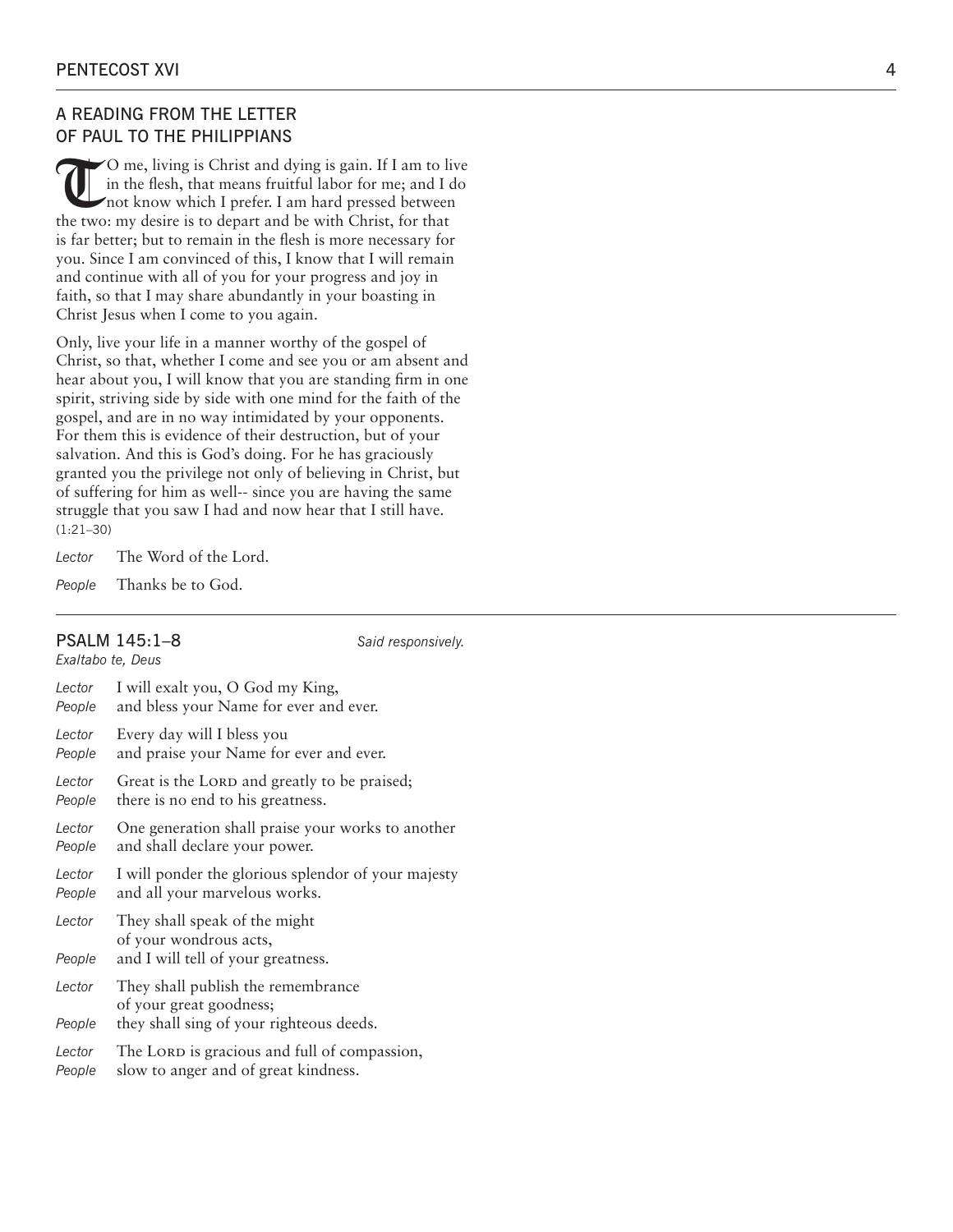#### A READING FROM THE HOLY GOSPEL

*Officiant* The  $\bigstar$  Holy Gospel of our Lord Jesus Christ according to Matthew.

*People* Glory to you, Lord Christ.

ESUS said, "The kingdom of heaven is like a landown<br>who went out early in the morning to hire laborers for<br>his vineyard. After agreeing with the laborers for the ESUS said, "The kingdom of heaven is like a landowner who went out early in the morning to hire laborers for usual daily wage, he sent them into his vineyard. When he went out about nine o'clock, he saw others standing idle in the marketplace; and he said to them, 'You also go into the vineyard, and I will pay you whatever is right.' So they went. When he went out again about noon and about three o'clock, he did the same. And about five o'clock he went out and found others standing around; and he said to them, 'Why are you standing here idle all day?' They said to him, 'Because no one has hired us.' He said to them, 'You also go into the vineyard.' When evening came, the owner of the vineyard said to his manager, 'Call the laborers and give them their pay, beginning with the last and then going to the first.' When those hired about five o'clock came, each of them received the usual daily wage. Now when the first came, they thought they would receive more; but each of them also received the usual daily wage. And when they received it, they grumbled against the landowner, saying, 'These last worked only one hour, and you have made them equal to us who have borne the burden of the day and the scorching heat.' But he replied to one of them, 'Friend, I am doing you no wrong; did you not agree with me for the usual daily wage? Take what belongs to you and go; I choose to give to this last the same as I give to you. Am I not allowed to do what I choose with what belongs to me? Or are you envious because I am generous?' So the last will be first, and the first will be last." (20:1–16)

*Officiant* The Gospel of the Lord.

*People* Praise to you, Lord Christ.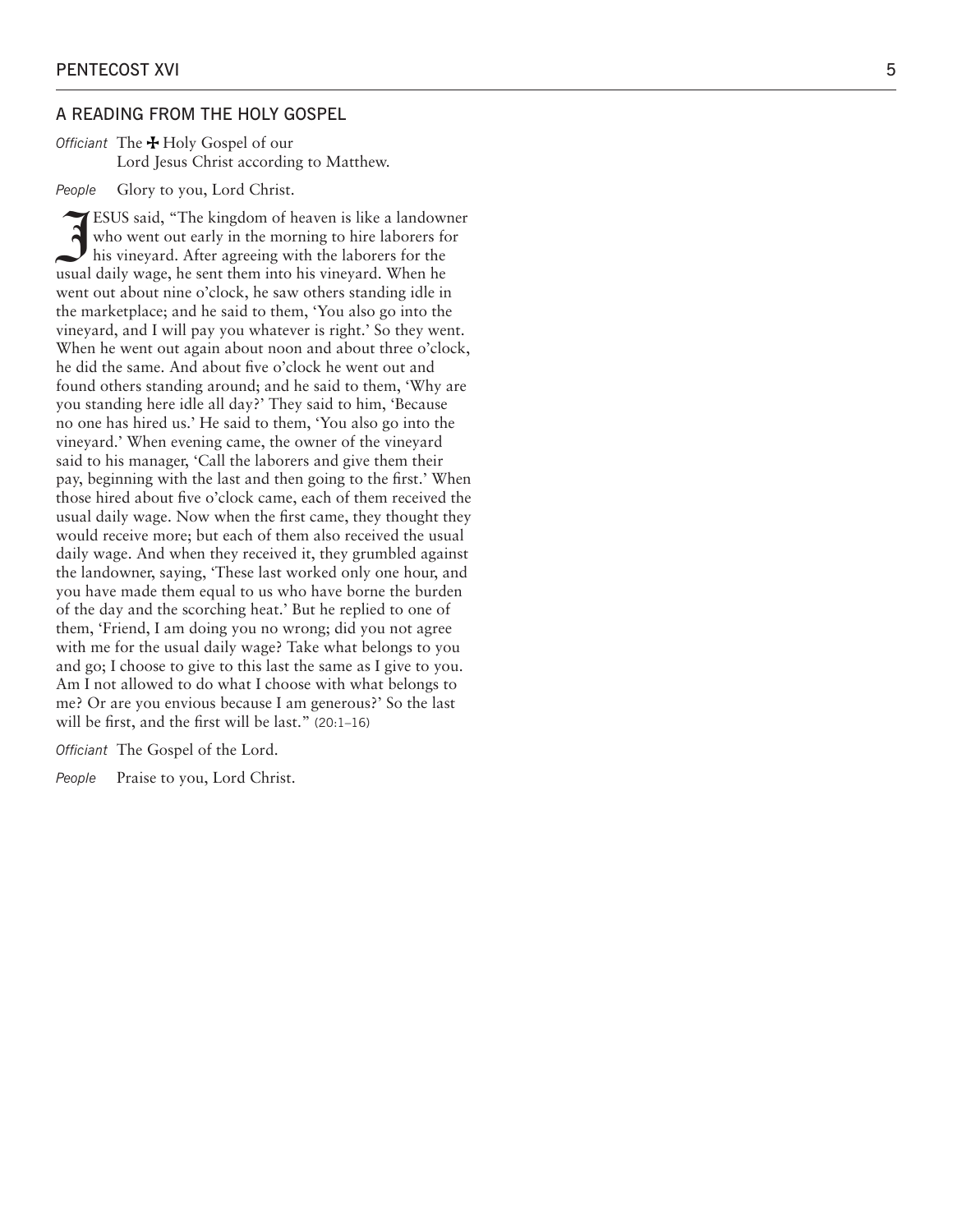#### THE SERMON

The Reverend Deacon Kenton J. Curtis *Deacon*

### ANTHEM

*Simile est regnum cœlorum* Cristóbal de Morales (1500–1553)

IMILE est regnum cœlorum homini patri familias, qui exiit primo mane conducere operarios in vineam suam. Et egressus circa horam tertiam, vidit alios stantes in foro otiosos, et dixit illis: Ite et vos in vineam meam, et quod justum fuerit, dabo vobis.

Cum sero autem factum esset, dicit dominus vineæ procuratori suo: Voca operarios et redde illis mercedem, incipiens a novissimis usque ad primos. Multi enim sunt vocati; pauci vero electi. *The kingdom of heaven is like a landowner who went out early in the morning to hire laborers for his vineyard. When he went out about nine o'clock, he saw others standing idle in the marketplace; and he said to them, "You also go into the vineyard, and I will pay you whatever is right."* 

*When evening came, the owner of the vineyard said to his manager, "Call the laborers and give them their pay, beginning with the last and then going to the first." For many are called, but few are chosen.*

Matthew 20:1, 3–4, 8, 16

# THE NICENE CREED Said by All.

E believe in one God,<br>the Father, the Almight<br>maker of heaven and the Father, the Almighty, maker of heaven and earth, of all that is, seen and unseen.

We believe in one Lord, Jesus Christ, the only Son of God, eternally begotten of the Father, God from God, Light from Light, true God from true God, begotten, not made, of one Being with the Father. Through him all things were made. For us and for our salvation he came down from heaven: by the power of the Holy Spirit

 he became incarnate from the Virgin Mary, and was made man.

| For our sake he was crucified under Pontius Pilate;                                                                                                                                                                        |
|----------------------------------------------------------------------------------------------------------------------------------------------------------------------------------------------------------------------------|
| he suffered death and was buried.                                                                                                                                                                                          |
| On the third day he rose again                                                                                                                                                                                             |
| in accordance with the Scriptures;                                                                                                                                                                                         |
| he ascended into heaven                                                                                                                                                                                                    |
| and is seated at the right hand of the Father.                                                                                                                                                                             |
| He will come again in glory                                                                                                                                                                                                |
| to judge the living and the dead,                                                                                                                                                                                          |
| and his kingdom will have no end.                                                                                                                                                                                          |
| We believe in the Holy Spirit,<br>the Lord, the giver of life,<br>who proceeds from the Father and the Son.<br>With the Father and the Son<br>he is worshiped and glorified.<br>He has spoken through the Prophets.        |
| We believe in one holy catholic<br>and apostolic Church.<br>We acknowledge one baptism<br>for the forgiveness of sins.<br>We look for the resurrection of the dead,<br>$\bigstar$ and the life of the world to come. Amen. |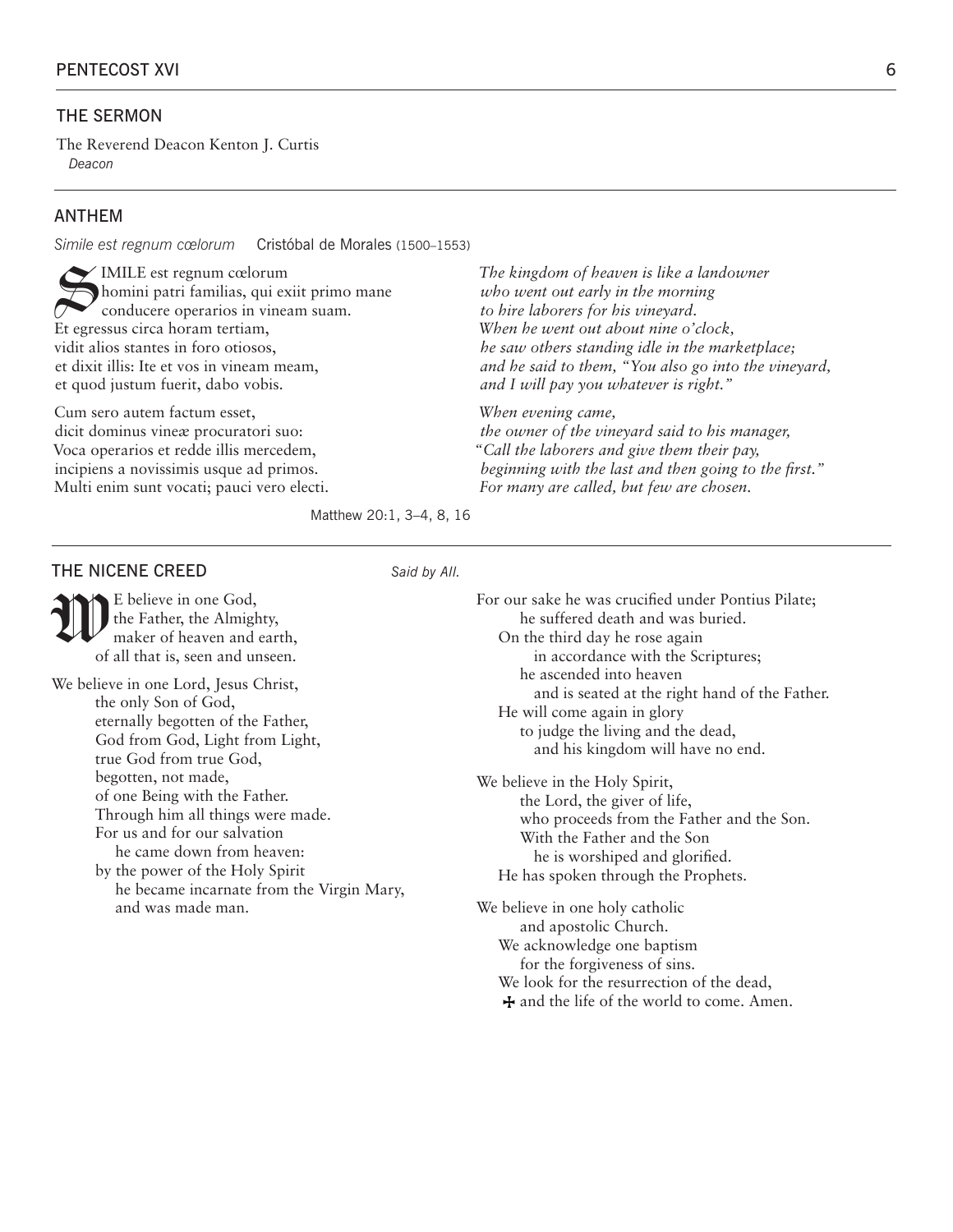## THE PRAYERS OF THE PEOPLE

*The People are asked to pray for the Church, the nations and their leaders, those in need, and the dead.* 

*After each petition, the People say*

Lord, hear our prayer.

*The Officiant concludes with a collect, and the People respond* 

Amen.

*The weekly list of Cathedral intercessions may be found on page 9 of this leaflet.*

#### THE LORD'S PRAYER

*Officiant* And now, as our Savior Christ has taught us, we are bold to say

*Officiant and People*

UR Father, who art in heaven, Hallowed be thy Name, Thy kingdom come, Thy will be done on earth as it is in heaven. Give us this day our daily bread, And forgive us our trespasses, as we forgive those who trespass against us. And lead us not into temptation, but deliver us from evil. For thine is the kingdom, and the power, and the glory, for ever and ever. Amen.

### THE BLESSING

*The Officiant pronounces a blessing, and the People respond*

Amen.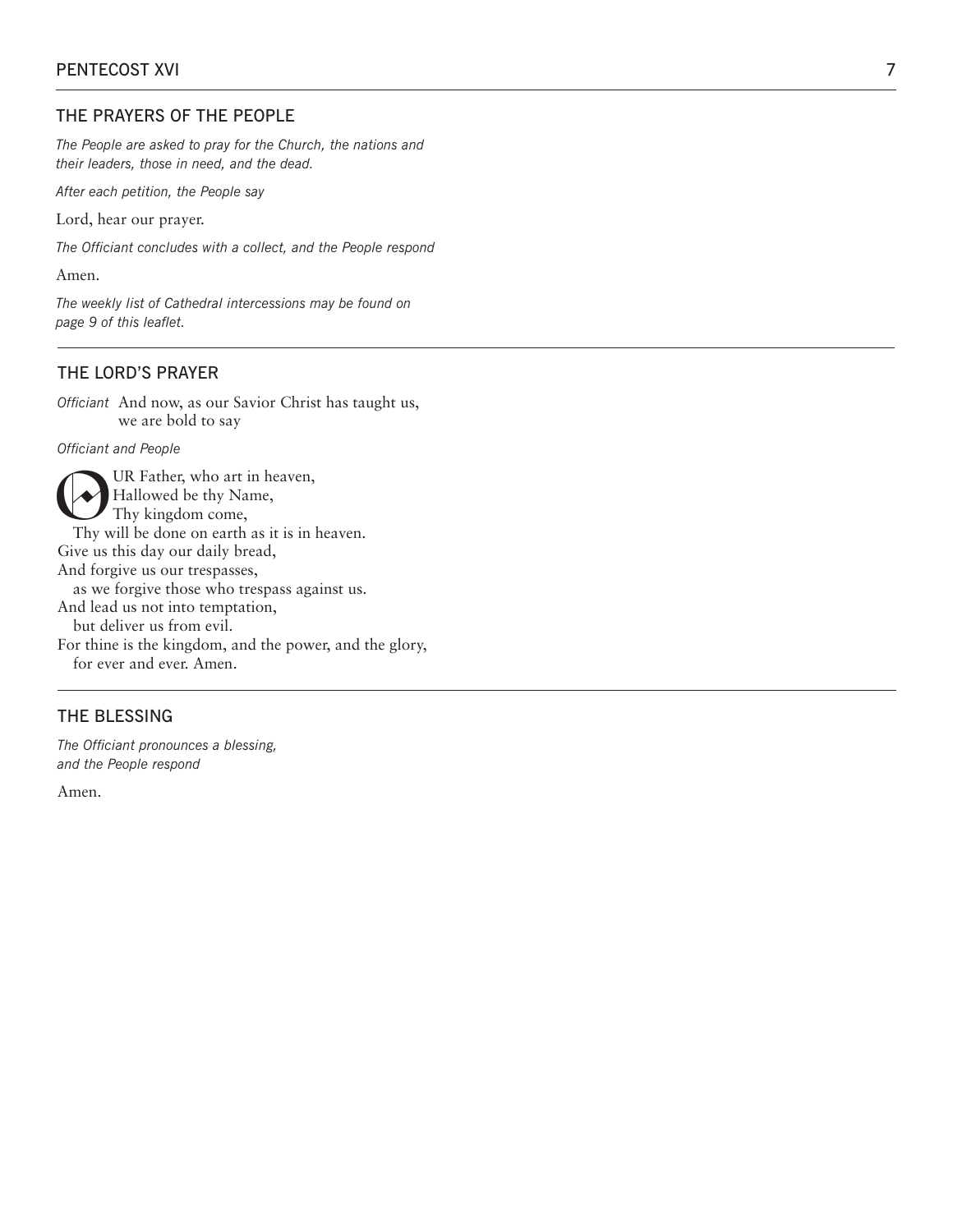## PENTECOST XVI 8

CLOSING HYMN

|                      |                                        | $\bullet$   |                           |                                         |                       |           |                          |       |
|----------------------|----------------------------------------|-------------|---------------------------|-----------------------------------------|-----------------------|-----------|--------------------------|-------|
|                      |                                        |             |                           |                                         |                       |           |                          | €     |
| 1 Come,              | la<br>bor<br>$\overline{\phantom{a}}$  | on.         | Who                       | dares                                   | stand                 |           |                          | dle   |
| 2 Come,              | la<br>bor<br>$\overline{\phantom{a}}$  | on.         | The                       | $\mathbf e$<br>$\overline{\phantom{a}}$ | ne                    | $-$ my    |                          | is    |
| 3 Come,              | la<br>bor<br>$\sim$                    | on.         | A                         | way                                     | with gloom            |           |                          | y     |
| 4 Come,              | bor<br>la<br>$\overline{\phantom{a}}$  | on.         | Claim                     | the                                     | high                  | call      |                          | ing   |
| 5 Come,              | bor<br>la<br>$\overline{\phantom{a}}$  | on.         | $\rm No$                  | time                                    | for                   | rest,     |                          | till  |
|                      |                                        |             |                           |                                         |                       |           |                          |       |
|                      |                                        |             |                           |                                         |                       |           |                          |       |
|                      |                                        |             |                           |                                         |                       | Θ         |                          |       |
|                      |                                        |             |                           |                                         |                       |           |                          |       |
| the<br>on            | har - vest                             | plain,      | while                     | all                                     |                       | a - round |                          | us    |
| watch - ing          | night<br>and                           | day,        | to                        | sow                                     | the                   | tares,    |                          | to    |
| doubts<br>and        | faith - less                           | fear!       | No                        | arm                                     | <b>SO</b>             | weak      |                          | but   |
| gels<br>an -         | can - not                              | share—      | to                        | young                                   | and                   | old       |                          | the   |
| the<br>glows         | west - ern                             | sky,        | till                      | the                                     | long                  | sha       | $\overline{\phantom{a}}$ | dows  |
|                      |                                        |             |                           |                                         |                       |           |                          |       |
|                      |                                        |             |                           |                                         |                       |           |                          |       |
|                      |                                        | $\sigma$    | ╭                         |                                         |                       | O         |                          |       |
|                      |                                        |             |                           |                                         |                       |           |                          |       |
| the<br>waves         | gold -<br>en                           | grain?      | And                       | to                                      | each                  | ser       |                          | vant  |
| snatch<br>the        | seed<br>$a -$                          | way;        | while                     | we                                      | in                    | sleep     |                          | our   |
| do<br>may            | ser - vice                             | here:       | by                        | feeb -                                  | lest                  | a         |                          | gents |
|                      |                                        |             |                           |                                         |                       |           |                          |       |
| $Gos$ -<br>pel       | glad - ness                            | bear:       | re                        | deem                                    | the                   | time;     |                          | its   |
| o'er<br>our          |                                        |             | and                       | a                                       |                       | sound     |                          | comes |
|                      | path - way                             | lie,        |                           |                                         | glad                  |           |                          |       |
|                      |                                        |             | $\overline{\mathbf{e}}$ . |                                         |                       |           | ां∝                      |       |
|                      |                                        |             |                           |                                         |                       |           |                          |       |
|                      |                                        |             |                           |                                         |                       |           |                          |       |
| the<br>does          | Mas - ter                              | "Go<br>say, | work                      |                                         | to                    |           | $day.$ "                 |       |
| $du -$<br>ty         | for $\sim$<br>have                     | he<br>got,  | slum                      |                                         | bered <sub>—</sub>    |           | not.                     |       |
| may<br>our           | God<br>ful<br>$\overline{\phantom{a}}$ | his<br>fill | right                     |                                         | eous.                 |           | will.                    |       |
| hours<br>too<br>with | swift - ly                             | fly.<br>The | night<br>"Ser             |                                         | draws_<br>vants, well |           | nigh.<br>done."          |       |

Words: Jane Laurie Borthwick (1813–1897), alt.

Music: *Ora Labora,* Thomas Tertius Noble (1867–1953); Verse 5 descant: Bruce Neswick (b. 1956)

## THE DISMISSAL

*Officiant* Let us go forth in the name of Christ.

*People* Thanks be to God.

## CLOSING VOLUNTARY

Adagio and Fugue in F Minor Adolphus Hailstork (b. 1941)

*Thanks to Jie Yi, Christopher Clowdus, and Goura Rivera for producing the hymn videos. Special thanks to Christ the King Episcopal Church, Stone Ridge, NY for use of their organ for this service.*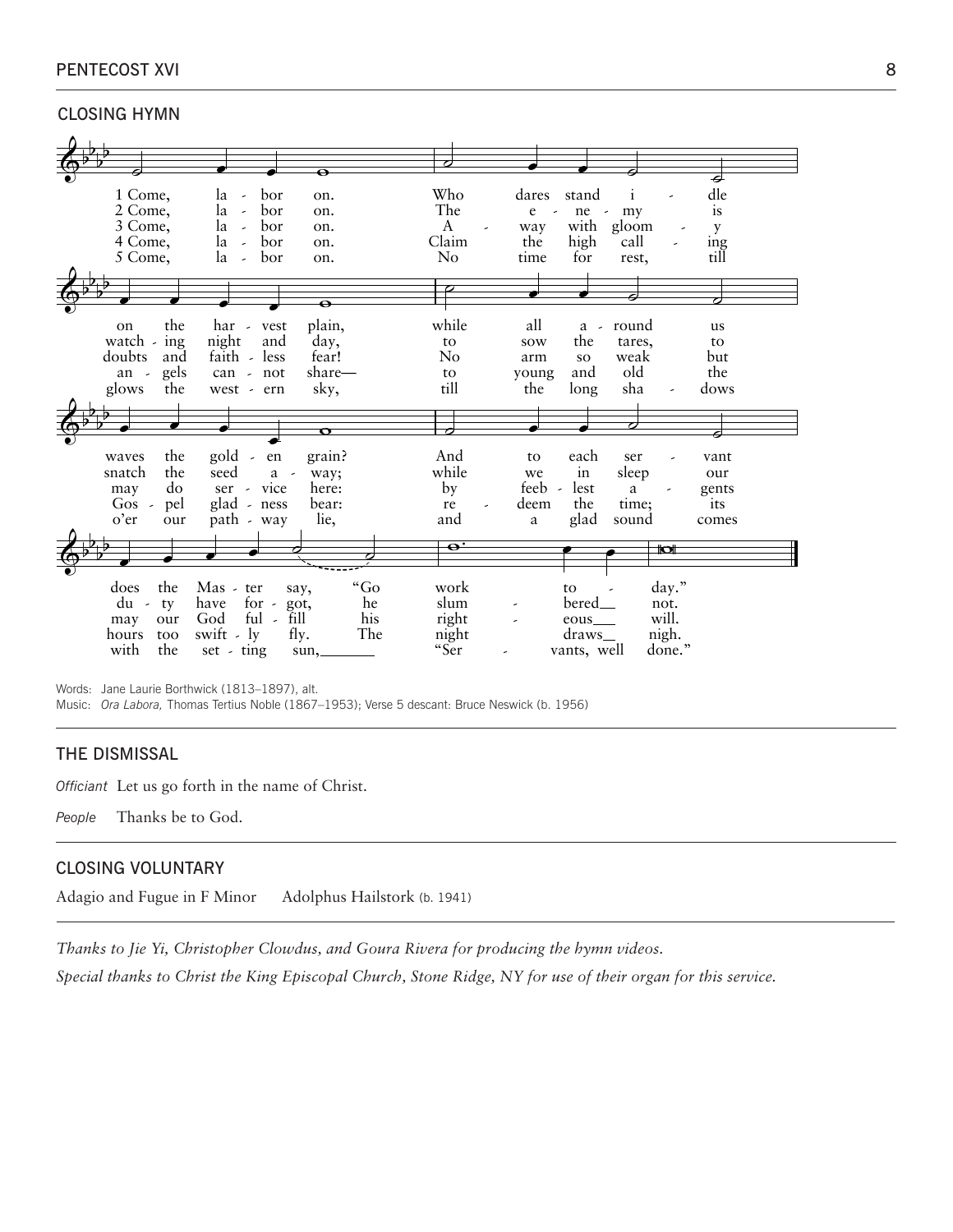### ONLINE SERVICES

#### MONDAY–SATURDAY

8:30 am Morning Prayer 5:30 pm Evening Prayer

#### WEDNESDAY

8:30 pm Compline

#### SUNDAY

11 am Liturgy of the Word

#### INTERCESSIONS

*The Cathedral Community intends to pray the following intercessions at all services in the course of the week. Congregants are always invited to name their intercessions aloud during the Prayers of the People.*

<sup>N</sup> the Anche Calenda<br>Pleasantville. N the Anglican Cycle of Prayer, we pray for the Anglican Church of South America. In the New York Diocesan Calendar of Intercession, we pray for St. John's Church,

For all those who are sick or in distress or any trouble:

David Liz Milvy Dan Bergfeld Phil Hughes

Danuta Widlo Patricia Cortez Linda Rick

For those who rest in Christ and for all the dead:

Gary Cowling Gillian Eversole Servais

# UPCOMING EVENTS SUNDAY, 27 SEPTEMBER

## 11 am – 12 pm

UN Sunday. For almost a half-century, the Cathedral of St. John the Divine has welcomed the President of the United Nations General Assembly to the pulpit at the start of each assembly session. This year's service will continue the tradition in a new format. Turkish diplomat Volkan Bozkir, President-Elect of the historic 75th session of the General Assembly, will deliver the sermon at the Cathedral's 40<sup>th</sup> annual UN Sunday service on September 27. The service will be livestreamed on the Cathedral's website and Facebook page, facebook.com/StJohnDivineNYC.

#### SUNDAY, 4 OCTOBER

#### 10 am – 4 pm

The Feast of St. Francis and Blessing of the Animals. The Cathedral of St. John the Divine welcomes you to a day of music, prayer, joy, blessings and fun in honor of Saint Francis, the patron saint of animals and the environment. While we cannot gather in person this year for the service or the outdoor fair, we're excited to offer an online extravaganza that will include pet blessings, children's activities, and a behind-the-scenes look at the history of one of our most beloved days of the year!

Your favorite furry, feathered, or finned companions are invited to take part in this celebratory day as well! To have your pet included in our St. Francis Day festivities, please email photos, names, social media handles and stories to stfrancisday@stjohndivine.org. All species are welcome!